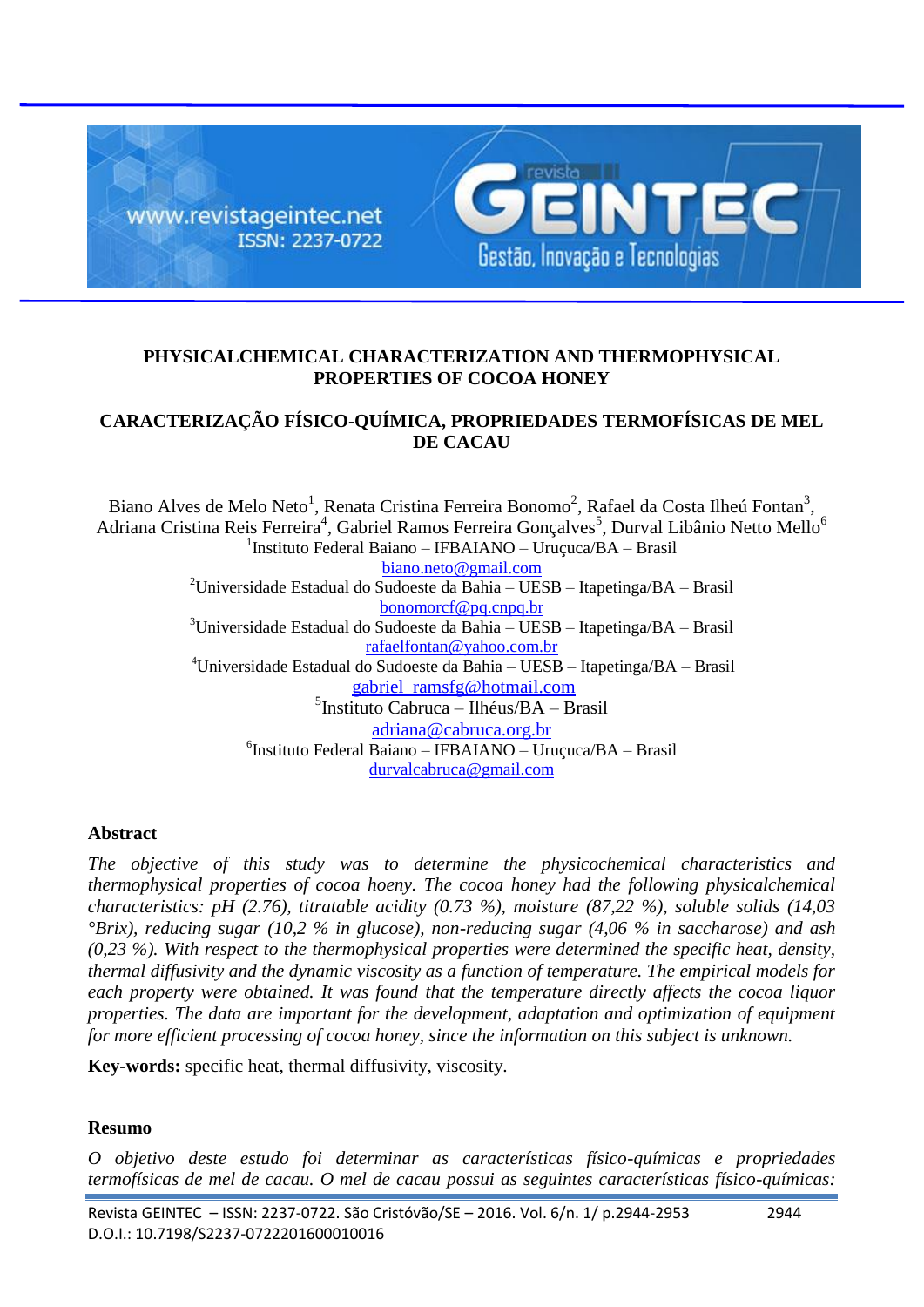*pH (2,76), acidez titulável (0,73 %), umidade (87,22 %), sólidos solúveis (14,03 °Brix), açúcar redutor (10,2 % em glicose), açúcar não redutor (4,06 % em sacarose) e cinzas (0,23 %). Com respeito às propriedades termofísicas foram determinados o calor específico, densidade, difusividade térmica e a viscosidade dinâmica como uma função da temperatura. Foram obtidos os modelos empíricos para cada propriedade. Verificou-se que a temperatura afeta diretamente as propriedades do mel de cacau. Os dados obtidos são importantes para o desenvolvimento, adaptação e otimização de equipamentos para processamento mais eficiente de mel de cacau, já que a literatura sobre este assunto é rara.*

**Palavras-chave:** calor específico, difusividade térmica, viscosidade.

# **1. Introduction**

The cocoa tree (*Theobroma cacao*) is a plant belonging to the *Malvaceae* family, Theobroma genus commonly cultivated in the tropics, in countries such as Equador, Ivory Coast, Ghana and Brazil (Santos et al., 2014).

The cultivation of cocoa is associated with the production and economic exploitation of its almonds to used primarily for making chocolate. However, before fermentation, a mucilaginous liquid known as "cocoa honey" is released from the pulp that envelops the cocoa grains. The cocoa honey is basically composed by water (74.94 %), fermentable sugars (10-19 %), acidity no volatile (0.77-1.52 % in citric acid) and pectin (0.9-2.5 %) (SANTOS, 2012). Moreover, the cocoa honey has significant amount of dietary fiber, and it can be considered a natural source of bioactive phenolic compounds with considerable antioxidant activity (SILVA et al., 2014).

The cocoa honey is a typical product the South of Bahia poorly explored industrially, that can used in the preparation of energetic drinks, ice cream and popsicle, sweets, juices, nectars and jellies (MELO NETO et al., 2013). Ferreira e Dias (1982), cited by Santos et al. (2014), analyzed the production of "cocoa honey" as an economic activity and concluded that only 0.4% of the production of this by-product was being used. The authors attributed such reduced percentage of economic use to the lack of knowledge related to conservation, virtually non-existent technological improvement, as well as to the lack of intellectual property registration.

However, for better utilization of byproduct the knowledge about physicalchemical characteristics and thermophysical properties such as thermal diffusivity, specific heat, thermal conductivity, specific mass and viscosity are important information for the optimization of heating and cooling processes, as well as data needed for the correct equipment dimensioning (ARAÚJO et al., 2004).

According to Silva et al. (2014), studies on the physicochemical and other characteristics of "cocoa honey" are scarce in the literature, thereby hindering its exploitation and marketing. Therefore, the objective of the present study is to define the physicochemical and thermophysical properties of the cocoa honey produced in the State of Bahia.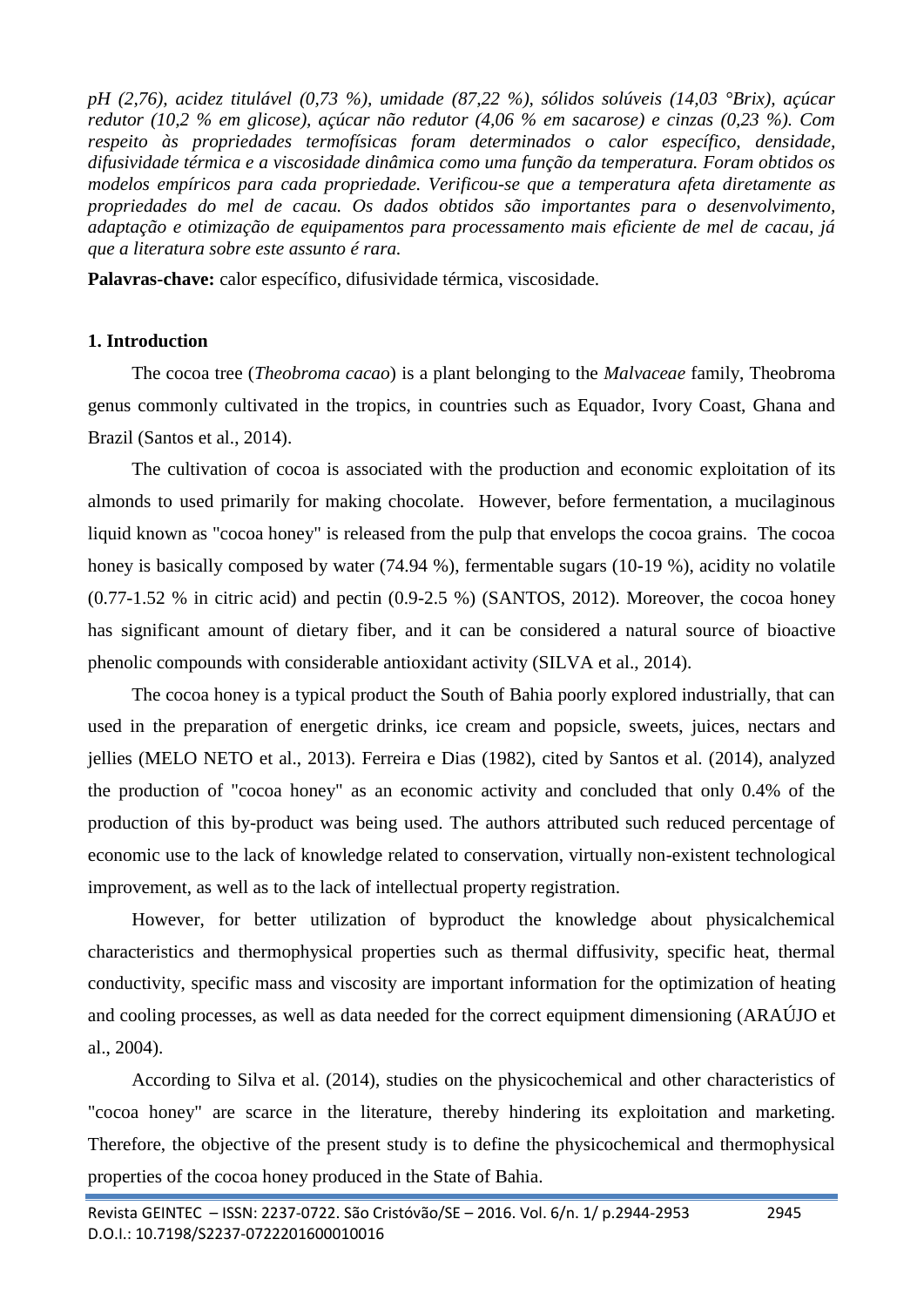### **2. Material and methods**

The experiment was conducted at the laboratory of the Process Engineering Southeast Bahia State University (UESB), Itapetinga, Bahia, Brazil. The cocoa honey was obtained from healthy and ripe cocoa fruits, picked at random in the Food Technology Center (CTA) of Baiano Federal Institute, Uruçuca, Bahia, Brazil. Was packaged in sterilized pet bottles and kept at -18 ºC until the beginning of the tests.

### **2.1 Physical and chemical characterization**

The jellies were analyzed regarding pH in pHmeter Quimis, model Q400MT, Brazil, lipid content in soxhlet extractor, soluble solids content expressed as ºBrix in digital refractometer Tecnal, model R21300, Brazil, titratable acidity (expressed as g of citric acid in 100  $g^{-1}$  sample, direct titration of the material with 0.01N NaOH, reducing and non-reducing sugars by titration and ashes in a muffle furnace, Quimis, Q318M, Brasil at 550 °C. All determinations were made in triplicate and three repetitions according to the methodologies established by Instituto Adolfo Lutz (IAL, 2008).

## **2.2 Thermophysical properties**

#### **2.2.1 Specific Heat**

The determination of the specific heat was done through an adaptation of the method of Souza et al. (2010) using a mixing calorimeter that consists of a thermos bottle with a volumetric capacity of 1.0 L. covered by an isolation of expanded polystyrene which turns it into a closed system by not allowing energy exchange in form of heat with the environment. This technique consists in adding water (or another reference liquid) and the sample at different temperatures within the calorimeter, and wait till the thermal balance is achieved. Before starting the tests, the equipment was calibrated using distilled water as a reference with the intention to obtain the heat capacity of the calorimeter since the same receives/emits energy in the form of heat with the system. The samples with masses ranging between 40 and 50 grams were packed and sealed in polyethylene bags, whose initial temperatures were also previously recorded using a copper-constantan thermocouple. The system was periodically stirred until reaching thermal balance. Then the equillibrium temperature was registered and the specific heat calculated by Equation 1.

$$
m_p \cdot c_p \left( T_p - T_{eq} \right) = \left( c_w \cdot m_w + C_{cal} \right) \left( T_{eq} - T_w \right) \tag{1}
$$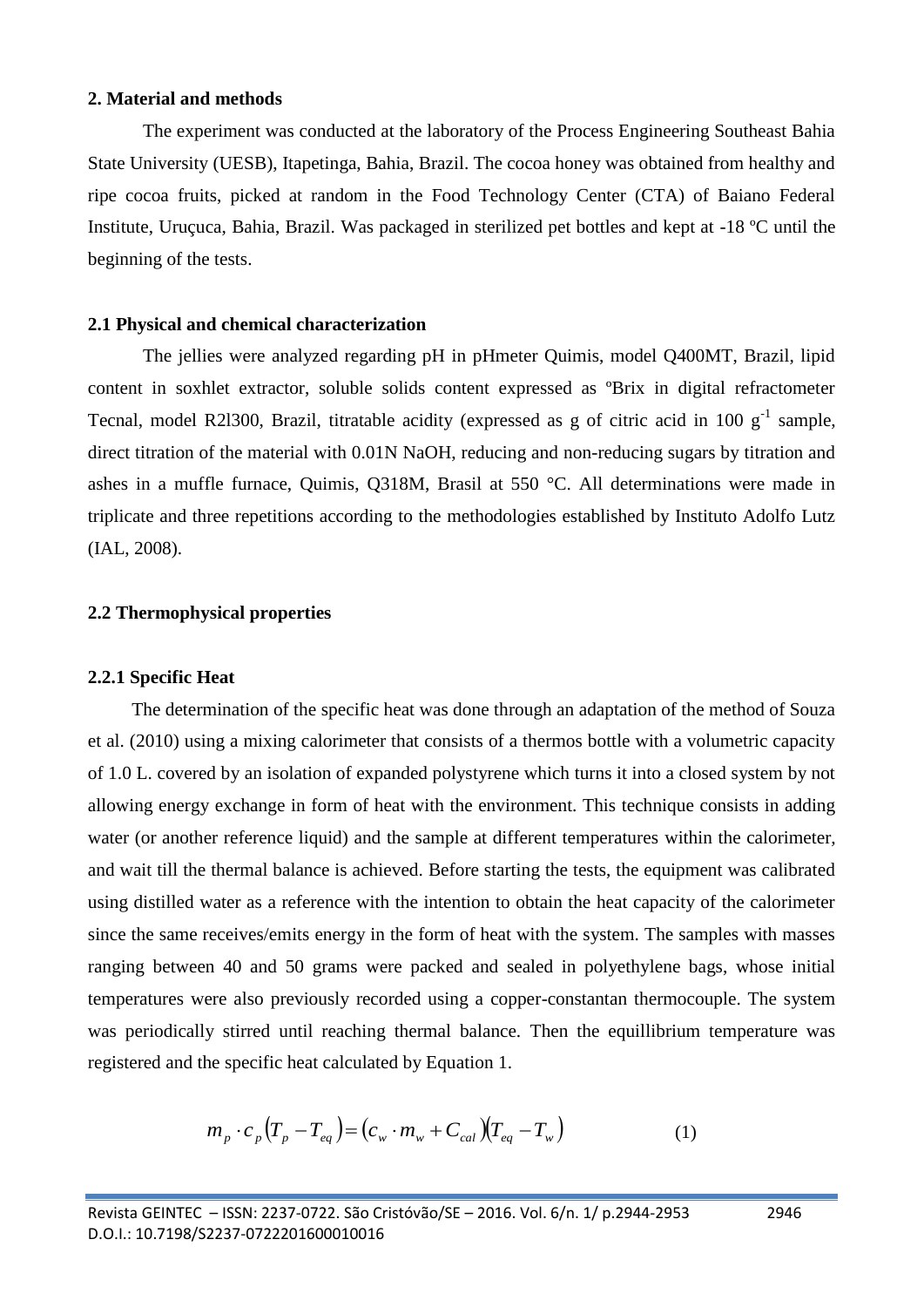Where,

 $m_p$  = product mass (kg);  $c_p$  = specific product heat (kJ. kg<sup>-1</sup>. K<sup>-1</sup>);  $c_w$  = specific water heat (kJ. kg<sup>-1</sup>.K<sup>-1</sup>);  $m_w$  = water mass in the calorimeter (kg);  $T_p$  = initial product temperature (°C);  $T_{eq}$  = equilibrium temperature (°C); and  $T_w$  = initial water temperature (°C).

## **2.2.2 Specific Mass**

Specific masses were determined using a DMA 5000M Bench Digital Densimeter (ANTON PAAR) with a precision of +5 x 10<sup>-6</sup> g.cm<sup>-3</sup> and repeatability of +1 x 10<sup>-6</sup> g.cm<sup>-3</sup> in the operation range 0 to 3 g.cm<sup>-3</sup>. The equipment's temperature range is 303.15 K to 353.15 K with a precision of +0.01 K and repeatability of +0.001K (SOUZA et al., 2010).

### **2.2.3 Thermal Diffusivity**

A method adapted from Dickerson (1965) was used to determine thermal diffusivity. This method involved the use of a stainless steel metallic capsule (3.8 cm diameter; 25.5 cm height; 1.0 mm width) equipped with two copper-constantan thermocouples (Penta, São Paulo, Brazil ±0.1 °C of accuracy), one at the external surface of the capsule, and the other at the central plane of the capsule. The metallic capsule was then filled with sample, and immersed in a thermostatic bath at 2 °C (MA185 model, Marconi, São Paulo, Brazil, ±0.1 °C of accuracy) until thermal equilibrium between the bath and the cell was reached. The bath was then heated at a constant rate  $(1.1 \degree C / \text{min})$ until the internal temperature of the capsule reached at least 85 °C. The temperatures marked by the two thermocouples were registered at one minute intervals until the end of the experiment. The thermal diffusivity of the encapsulated sample was calculated using Equation 2:

$$
\alpha = \frac{A.R^2}{4.(T_{EXT} - T_{INT})}
$$
\n(2)

Where,

 $\alpha$  = thermal diffusivity (m<sup>2</sup>.s<sup>-1</sup>); A = heating rate ( $\rm ^{o}C.s^{-1}$ );  $R =$  cylinder radius (m);  $T_{\text{EXT}}$  (°C) = external temperature; and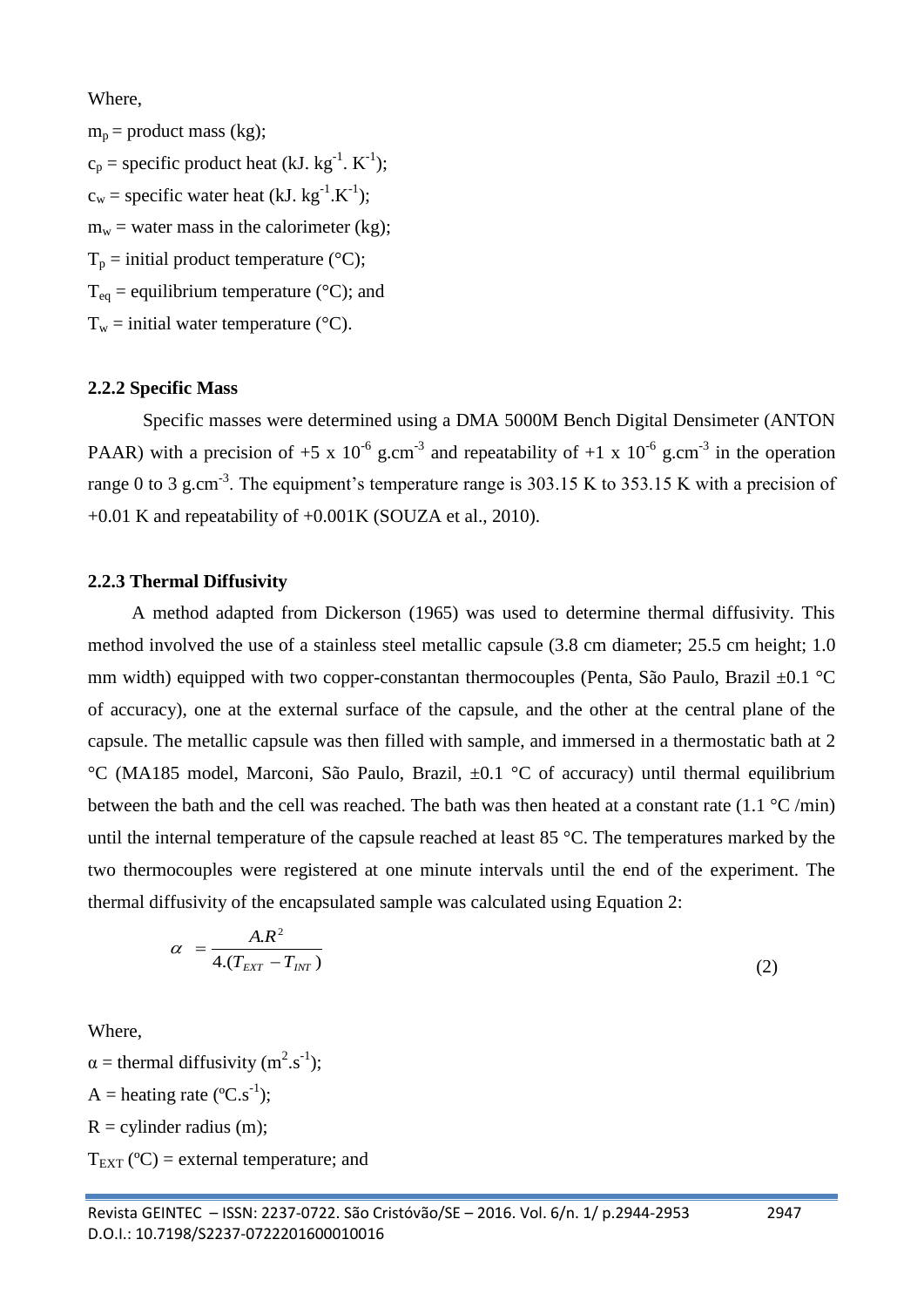$T_{INT}$  = internal temperature (°C).

### **2.2.4 Dynamic Viscosity**

The viscosity was established by the method with a capillar viscosimeter using an Ostwald viscosimeter previously calibrated with distilled water and kinematik bath for viscosimeter of the Marconi brand. In this technique the viscosity is obtained through the measuring of the pressure gradient of a laminar flow in a tube, where it is established by measuring the fluids flow in a defined capillar height. To establish the viscosity 15 mL of the cocoa honey was inserted into the viscosimeter and with the help of a pippetor the honey column was elevated until surpassing point "a". Then the time of the fluids outflow from point "a" to point "b" was measured as shown in Figure 1.

Figure 1 – Ostwald Viscosimeter.



The results were achieved using the following Equation 3:

$$
v = k \cdot t \tag{3}
$$

Where,

 $v =$  kinematic viscosity (N.s.m<sup>-2</sup>);

 $k =$  Constant of the viscometer (N.m<sup>-2</sup>); and

 $t =$  fluid outflow time (s).

### **2.2.5 Statistic Analysis**

The experiment was done in a totally randomized design with three repetitions in triplicate, except for specific heat which was done in quintuplicate. To the experimantal data of the thermophysical properties were adjusted linear models observing the coefficient of determination and concordance with the studied phenomenon.The models were evaluated and the respective graphics built using the software SigmaPlot® 11.0.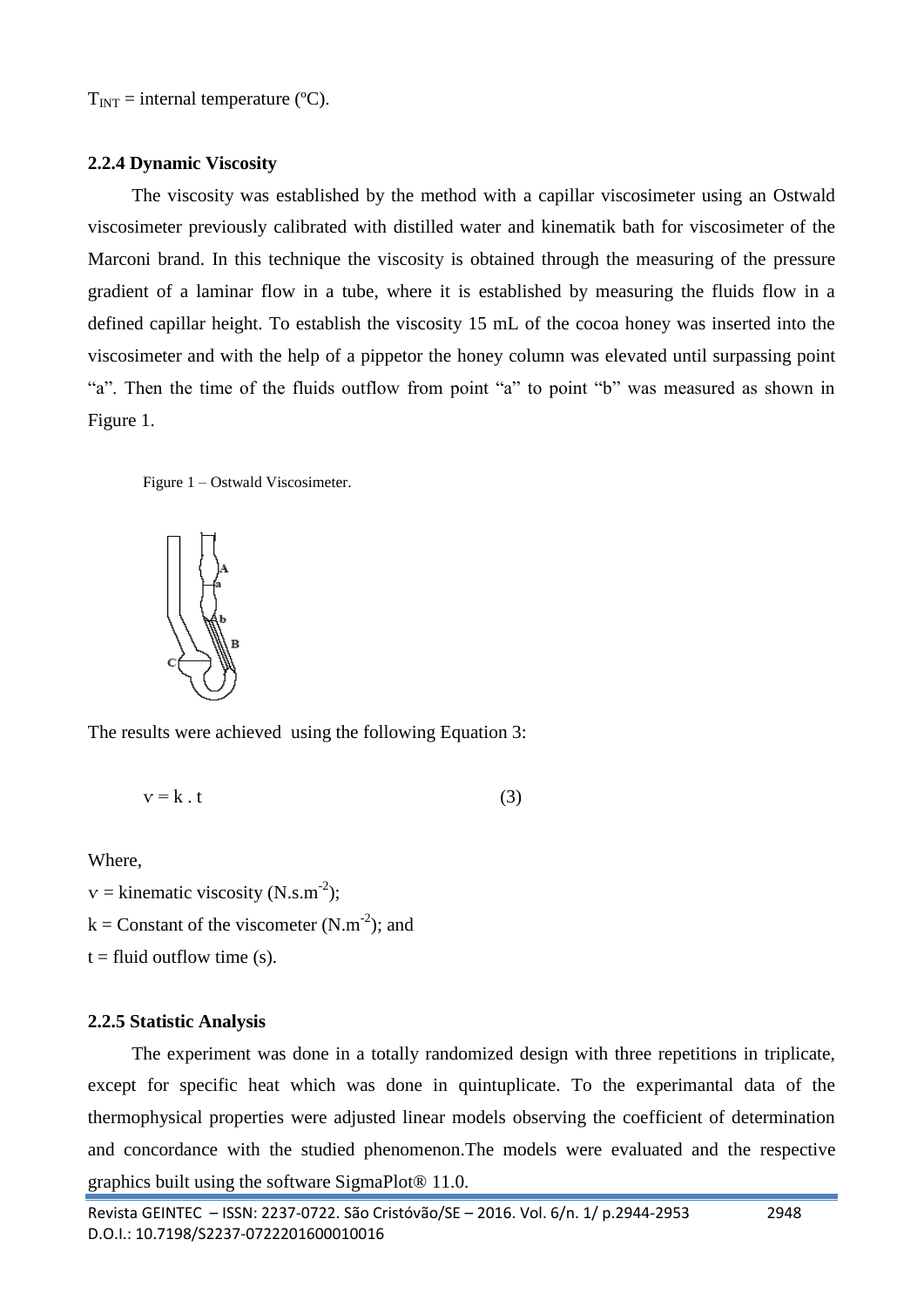#### **3. Results and discussion**

#### **3.1 Physicalchemical characterization**

The results of the physicalchemical characterization of cocoa honey are shown in Table 1. The cocoa honey is a product that due to its low pH (2.76) can be classified as being of high acidity  $pH < 4.5$ ). This value was lower than the one found by Santos et al. (2014) (3.30). The amount of acidity (0.073%) was similar to that found by the same author (0.07%). This high acidity value favors its industrialization process in form of sweets and jellies, a fact that also represents an advantage when using thermal processes for its conservation, because the pasteurization, which is a more gentle process would already be sufficient to guarantee the microbiological quality of the product (MELO NETO et al., 2013).

It has been found that the moisture content (87.22 %) of the cocoa honey is similar to that found by Santos et al. (2014) (83.21 %), but, with regard to the total soluble solids content, the ºBrix was most (14.03). The content of total soluble solids may fluctuate with the processing applied in the cocoa honey extraction, climate factors, variety of the fruit, soil types and diverse other agronomic factors.

Concentrations of reducing sugars were lower than those found by Penha e Matta (1998), who evaluated fresh cocoa pulp. The authors found levels of reducing sugars of 10.20 % (in glucose) and 4.6 % (in saccharose) for non-reducing sugars. According to Silva et al. (2014) this are attributed to the amount of non-soluble dietary fibers (0.06 %) being of cocoa honey. In the Brazilian legislation there are no reference standards for the determination of reducing and non reducing sugars in cocoa honey, therefore the found values can be useful for future works. With reaction to ashes content, it has been found the total value a 0,23 % similar to that found by Santos et al. (2014) (0,26 %).

| <b>Determinations</b>                 | <b>Cocoa</b> honey |
|---------------------------------------|--------------------|
| рH                                    | $2.76 \pm 0.02$    |
| Titratable acidity (% of citric acid) | $0.73 \pm 0,0001$  |
| Moisture $(\%)$                       | $87.22 \pm 0.01$   |
| Total soluble solids (°Brix)          | $14.03 \pm 0.06$   |
| Reducing sugars (% glucose)           | $10.2 \pm 0,0045$  |
| Non reducing sugars (% saccharose)    | $4.06 \pm 0.005$   |
| Ashes $(\% )$                         | $0.23 \pm 0.00025$ |
| Fonte: Autoria própria.               |                    |

Table 1 – The physicalchemical characteristics of cocoa honey .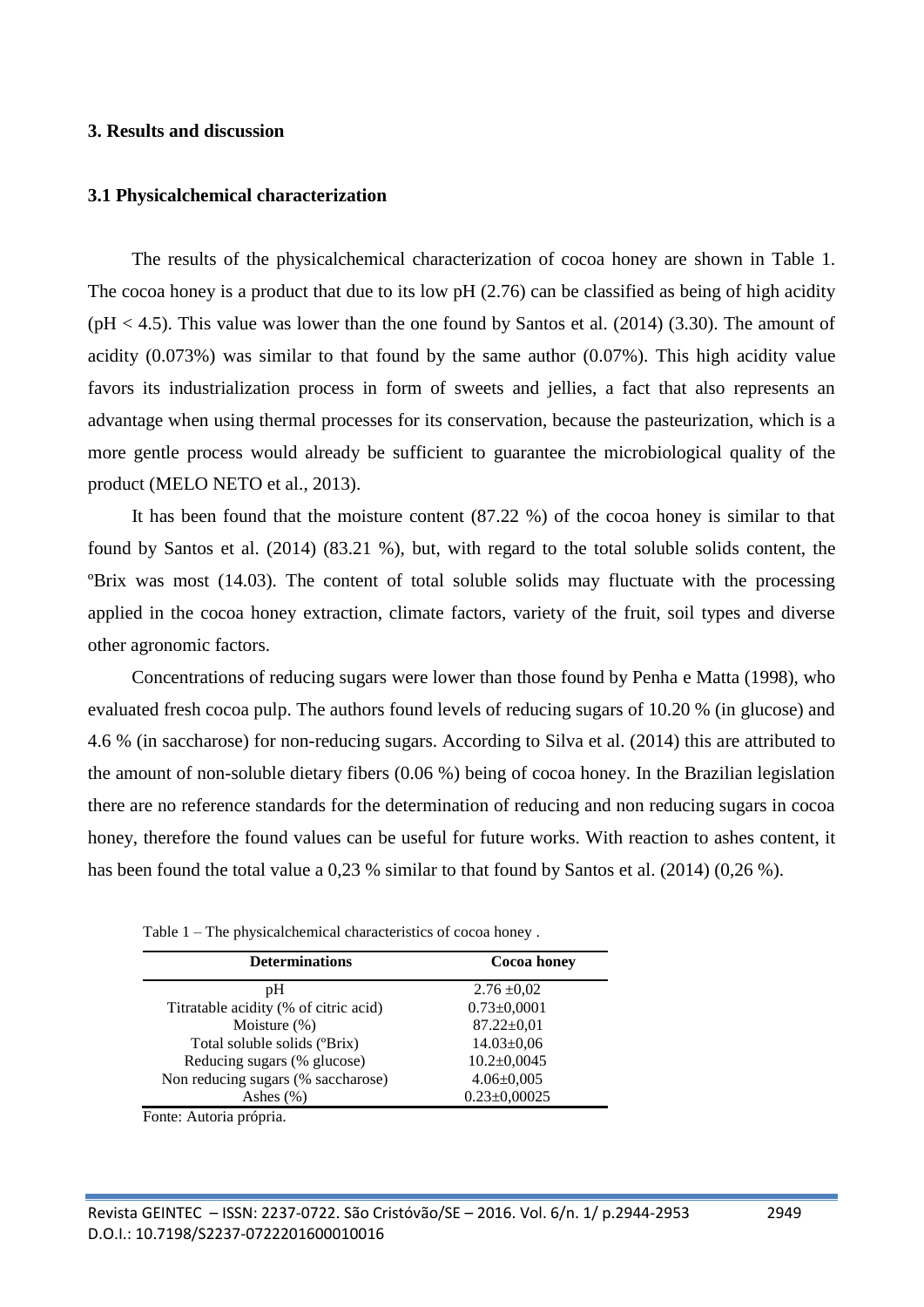#### **3.2 Thermophysical properties**

#### **3.2.1 Specific heat**

The average value found for the specific heat of frozen cocoa honey was of 4.061 kJ/kg.K  $\pm 0.035$ . This high value can be explained due to the high moisture content, because the studies show that there´s a strong relation between specific heat and water content of a product, because water presents a higher specific heat in relation to all other components of the food. Actually, due to the unique characteristics of the hydrogen bonds, water presents a quite high specific heat in relation to other substances, consequently, the specific heat of a food product is substantially affected by the water present and its physical state (LEWIS, 1993; SILVA et al., 2010).

### **3.2.2 Specific Mass**

Starting from the values found for the density of cocoa honey a linear decreasing behavior was observed (Figure 2). This happens because by supplying energy for heating the cocoa honey, composing molecules migrate to higher energy levels.





Fonte: Autoria própria.

The energy is transferred from molecule to molecule through collisions and, consequently, occurs the temperature increase. The higher energy content causes the molecular distancing and increase in the volume that the sample occupies, therefore the specific mass decreases (SOUZA et al., 2010).

The linear model adjusted itself to the registered experimental results ( $R^2$ =0.984), this way it's possible to estimate the density values between 15  $^{\circ}$ C and 65  $^{\circ}$ C (Equation 4).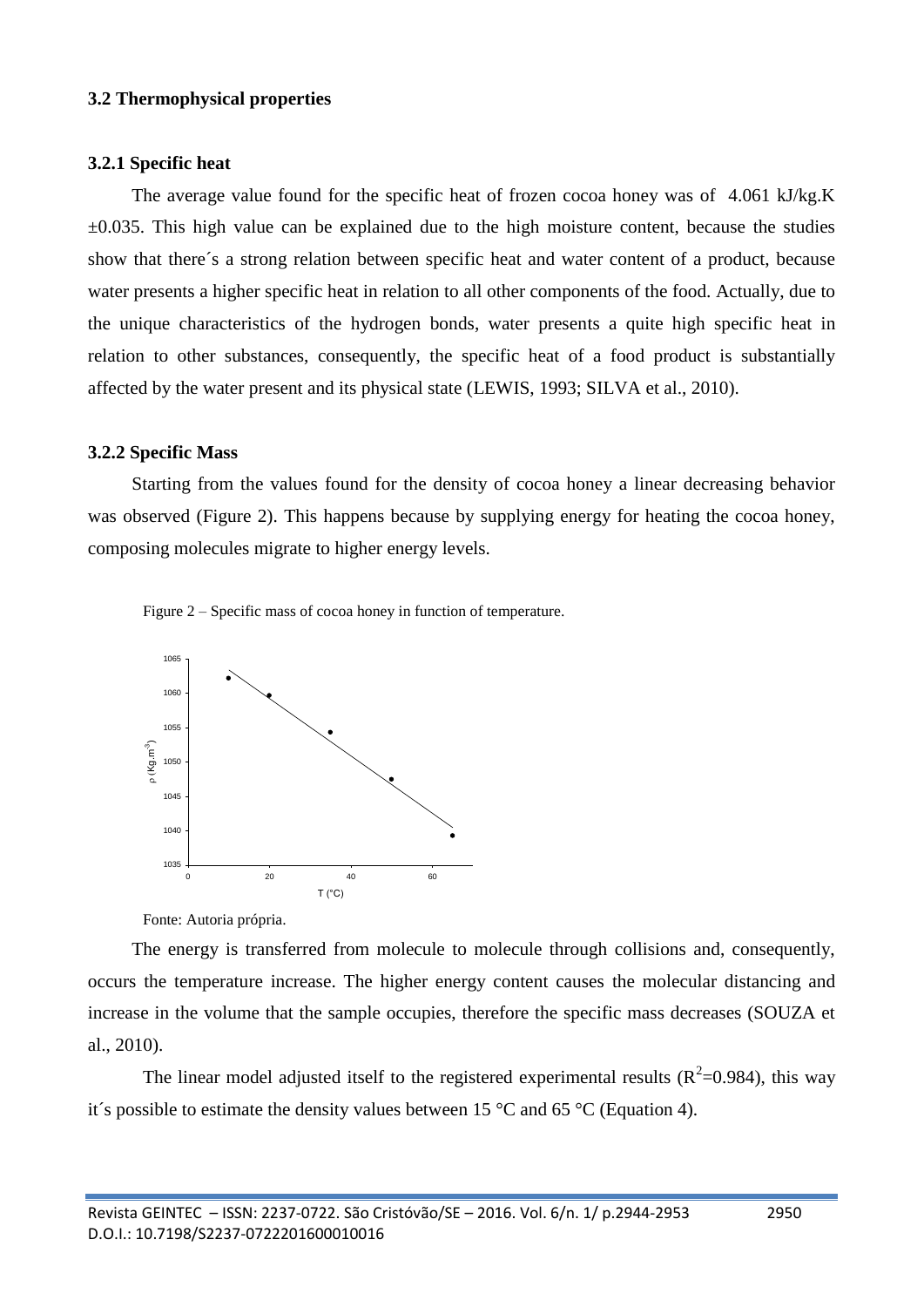Where,

 $p =$  specific mass (kg.m<sup>-3</sup>); and

 $T=$  temperature ( $^{\circ}$ C).

According to this equation the positive variation in one °C of the cocoa honey's temperature causes a decrease of  $0.4178$  kg.m<sup>-3</sup> in its specific mass.

### **3.2.3 Thermal diffusivity**

According to the results found for the cocoa honey´s diffusivity (Figure 3) it can be seen that up to 35 ºC the percentual difference between the diffusivity values is less than 12.8 %. In higher temperatures the difference becomes bigger due to the changes that occur in the constitutents of the pulp caused by heating. That is, over 35 ºC the intermolecular interactions start to become ruptured and therefore, the energy in form of heat diffuses more easily through the cocoa honey.





Fonte: Autoria própria.

The quadratic model was well adjusted to the experimental results ( $\mathbb{R}^2 = 0.98$ ) and the achieved equation can be used to estimate diffusivity values in the range between 15 to 75 ºC (Equation 5):

$$
\alpha = 2.9793x10^{-7} - 1.0211x10^{-8}T + 1.728x10^{-10}T^2 \tag{5}
$$

Where,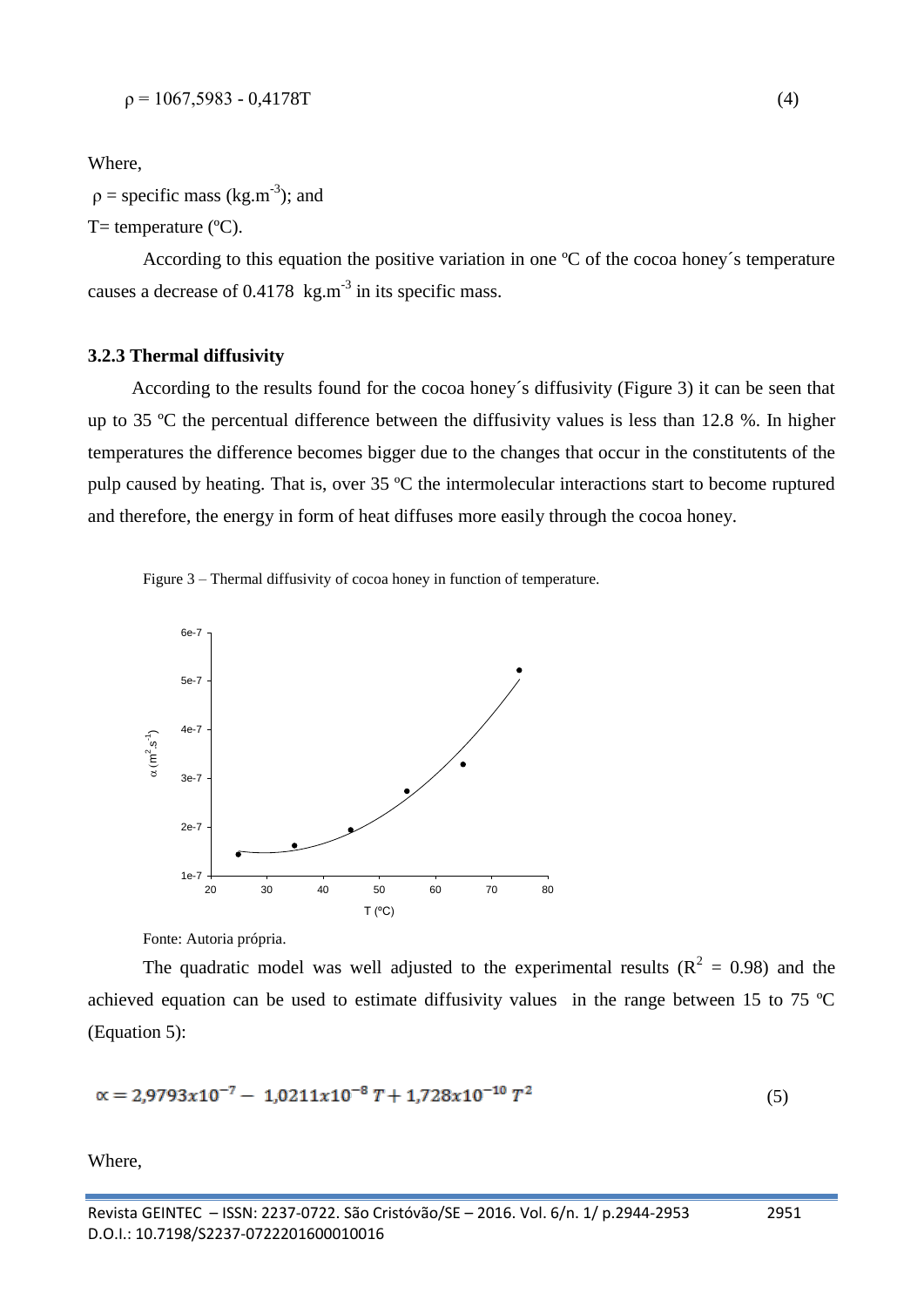$\alpha$  = diffusivity (m<sup>2</sup>.s<sup>-1</sup>); and

 $T =$  temperature ( $^{\circ}C$ ).

## **3.2.4 Dynamic viscosity**

It was observed that the increase in temperature caused a decrease of 52.47 % in the viscosity of the cocoa honey up to a temperature of 65 °C. The energy supply to the cocoa honey´s molecules caused a weakening of intermolecular interactions. This way, the molecules achieve more mobility and so occurs a reduction in the resistance to outflow which implies in the viscosity decrease with the increase of temperature. However from 65 °C upwards there happened an approximate increase of 21.15 % in the studied property. This behaviour may have ocurred due to the presence of pectin in the honey which during the heating tends to form a gel (Figure 4).



Figure 4 – Dynamic viscosity of cocoa honey in function of temperature.

Fonte: Autoria própria.

The model was well adjusted to the experimental results ( $\mathbb{R}^2 = 0.97$ ) and the achieved equation can be used to estimate the viscosity values in the range from 25 to 65 ºC (Equation 6).  $v = 6,3513x10^{-6} - 1,5242x10^{-7}T + 1,2553 x 10^{-9}T^2$ (6)

# **4. Conclusions**

It was verified that cocoa honey is a food with high acidity, rich in sugars, mainly glucose and saccharose and high moisture content. Besides that, the thermophysical properties, specific mass, thermal diffusivity and viscosity are influenced by temperature. Starting from these informations it´s possible to obtain other properties through mathematical correlations, such as thermal